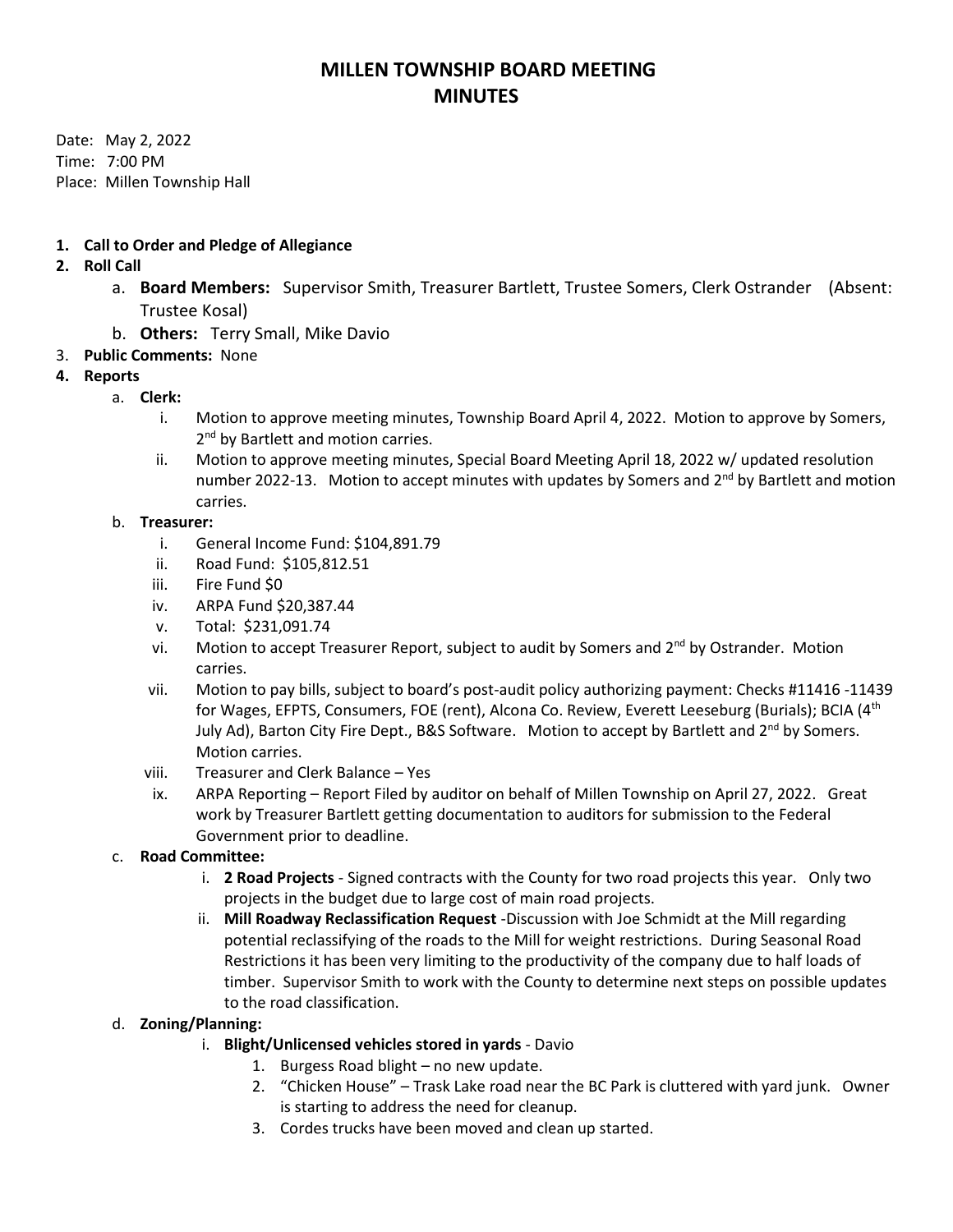- ii. **Jewell Lake Dr. Fire Damaged Property Demolition** Davio. House to be demolished and removed once road restrictions are off. Demo Prep started by striping house contents/siding.
- iii. **Noise Ordinance County Sherriff Feedback- Gillies.** Supervisor Smith reported that each Township would need a common ordinance in place and then the County can enforce with an inter-agency agreement with the Sherriff's department.
- e. **Cemetery Sexton Update (B. Bartlett):** 
	- **i. Lot Sales/Burials** Cemetery sold 3 lots, 1 cremains burial, 1 full burial (w/Sherriff Deputy on call to keep the peace with a family disagreement).
	- **ii. Tree Removal at Cemetery, Bids**
		- 1. Bid from Rick's Tree Service to Supervisor Smith. Rick's Tree Service also updated to an increase due to number of trees making the new bid \$5,500.
		- 2. Tree Bids by Griff in Glennie last year for \$6,800 without the increase in number of trees.
	- iii. **ARPA Project/Spending** Bartlett to ask auditor if ARPA Funds may be used for the tree removal. Motion by Somers to accept the \$5500 bid, 2<sup>nd</sup> Bartlett and motion carries.
	- iv. **Tree Removal Work** Bartlett will coordinate the timing of the removal to not interrupt cemetery services.
	- v. **Cemetery Expansion** Expansion of new cemetery area to be plated. Everett Leeseburg will be bid cost to plat grave sites.
- f. **Fire Department (Chief Cordes):** No update.
- g. **Alcona County (T. Small):** Gypsy Moth will not be on the August Ballot.
- **5. Unfinished Business:**
	- a. **Unpaid Taxes** Personal Property Tax of BC Bar. No updates. Smith to reach out to owners.
	- b. **Mr. Ron Siegel – All Band**. No new feedback from All Band.
	- c. **ARPA – Project Planning**. Bartlett to gather forms/template for project planning/documentation to meet Federal requirements. Cemetery Tree Trimming and Pavilion Repair are project candidates.
	- d. **Pavilion #2 Repairs/Bids** 2 roofing bids submitted (\$9000 roof repairs only). Smith worked with the construction members and has put together a material list for posts, paint and hardware. Material cost alone total \$2500. Smith would like to start project with the post correction to level structure using township volunteers and cover only material costs. Motion by Somers to accept spending up to \$2500 from the ARPA funds for material cost to level pavilion, 2<sup>nd</sup> by Bartlett and motion carries. The Mill in town will donate/loan bracing materials.
	- e. **Treasurer/Assessor Process Changes coming in 2023**. Comparison of processing cost made by Bartlett. Whitlock at \$1468.84 and Alcona County Review cost at \$1391. Bartlett recommends accepting the Alcona County Review to spend up to \$1391. Bartlett says advantage of processing by Alcona County Review is ability to crosscheck tax bills by confirming address/mortgage escrow changes and avoid multiple mailings for parcels with same owner. This will save rework time after the fact by avoiding corrections. Motion to accept Alcona County Review as supplier and spend up to \$1391 made by Somers. A 2<sup>nd</sup> by Smith and motion carries. This will be the first year processing with the new method and will be evaluated again next year for possible changes.
	- f. **Kosal - New Grant/Par Plan Risk Reduction Grant/Park Pavilion Repair Cost** No update.
	- g. **Assessor Annual Reporting of 20% Property Review with Findings** Smith to follow-up with assessor.
	- h. **PILT Review at County Commissioners** Smith presented request for the return of PILT funding to the Township levels at the April 20th Alcona County Commissioners Board Meeting. All Commissioners were in attendance to vote at this second presentation by Smith. Vote resulted in approval to return 25% of the PILT income funds from Alcona County starting in 2023. This will result in approximately \$7,000 income to